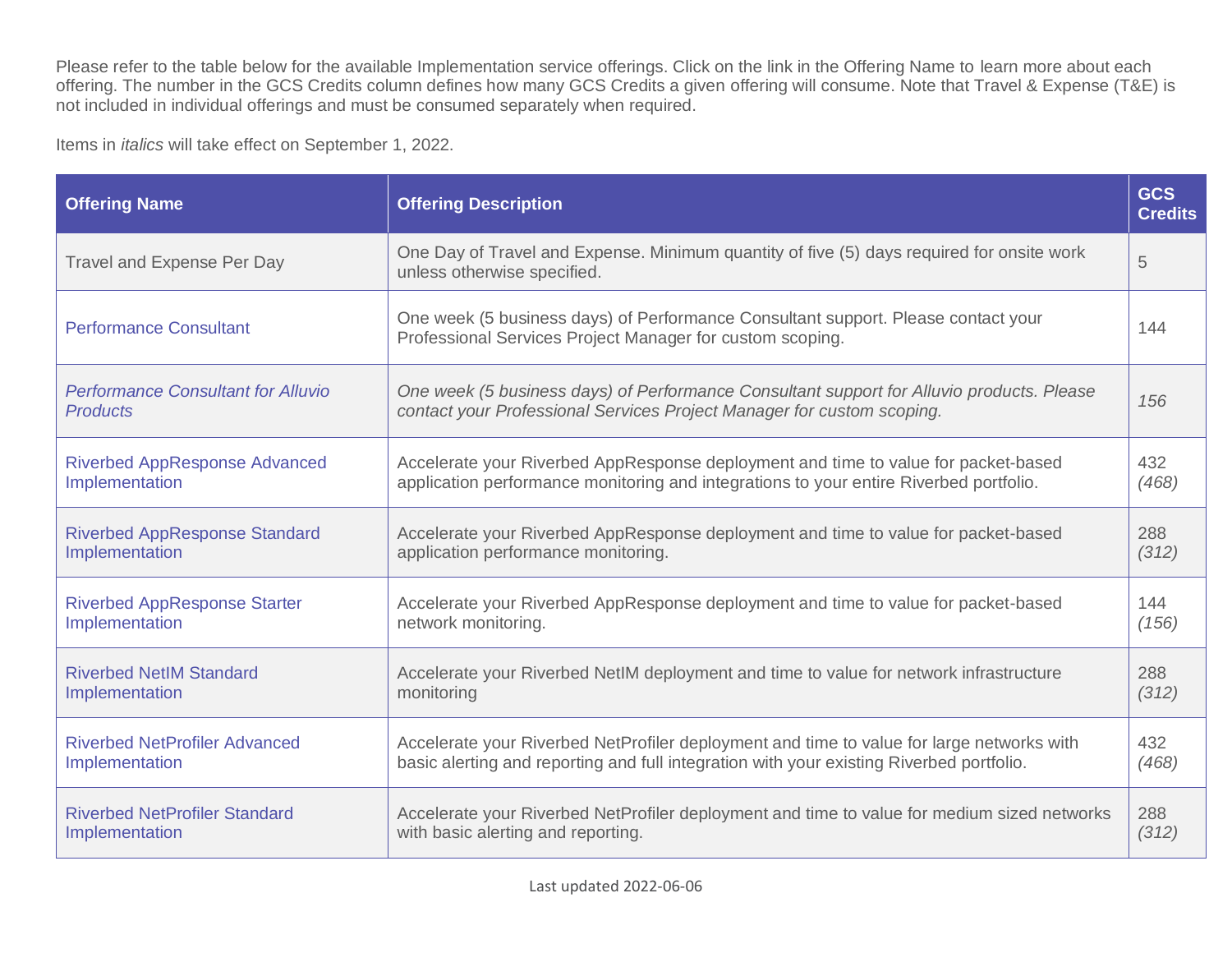| <b>Offering Name</b>                                                           | <b>Offering Description</b>                                                                                                                                                                                       | <b>GCS</b><br><b>Credits</b> |
|--------------------------------------------------------------------------------|-------------------------------------------------------------------------------------------------------------------------------------------------------------------------------------------------------------------|------------------------------|
| <b>Riverbed NetProfiler Starter</b><br>Implementation                          | Accelerate your Riverbed NetProfiler deployment and time to value for smaller networks.                                                                                                                           | 144<br>(156)                 |
| <b>Riverbed Portal Standard</b><br>Implementation                              | Bring your monitoring of existing Riverbed products under a single pane of glass in Riverbed<br>Portal.                                                                                                           | 144<br>(156)                 |
| <b>Riverbed SteelFusion Advanced</b><br>Implementation                         | Accelerate your Riverbed SteelFusion deployment and time to value including integrated<br>storage array backup configuration.                                                                                     | 240                          |
| <b>Riverbed SteelFusion Standard</b><br>Implementation                         | Accelerate your Riverbed SteelFusion deployment and time to value.                                                                                                                                                | 120                          |
| <b>Riverbed SteelFusion Edge Appliance</b><br>Implementation                   | Add extra Riverbed SteelFusion Edge appliances to your existing SteelFusion deployment.                                                                                                                           | 24                           |
| <b>Riverbed SteelFusion Edge Appliance</b><br><b>WAN Optimization Add-on</b>   | Enhance your Riverbed SteelFusion edge appliance deployment with WAN optimization<br>implementation.                                                                                                              | 12                           |
| <b>Riverbed SteelFusion Implementation</b><br><b>WAN Optimization Add-on</b>   | Enhance your Riverbed SteelFusion data center appliance deployment with WAN optimization<br>implementation.                                                                                                       | 75                           |
| <b>Riverbed SteelHead Advanced</b><br>Implementation                           | Accelerate your Riverbed SteelHead deployment and time to value in data center<br>environments.                                                                                                                   | 120                          |
| <b>Riverbed SteelHead Advanced On-Prem</b><br><b>Microsoft Services Add-on</b> | Enable Windows Active Directory integration, optimization of encrypted Exchange (HTTPS/<br>MAPI), encrypted SharePoint (HTTPS), signed SMB, and secure peering to your existing<br>Riverbed SteelHead deployment. | 75                           |
| <b>Riverbed SteelHead Branch Appliance</b><br>Implementation                   | Add additional branch locations to your existing Riverbed SteelHead deployment.                                                                                                                                   | 24                           |
| <b>Riverbed SteelHead Interceptor</b><br>Appliance Implementation              | Add Riverbed SteelHead Interceptor appliances to your existing Riverbed SteelHead<br>deployment.                                                                                                                  | 75                           |
| Riverbed SteelHead Large Office/Data<br><b>Center Appliance Implementation</b> | Add additional large offices or data centers to your existing Riverbed SteelHead deployment.                                                                                                                      | 75                           |